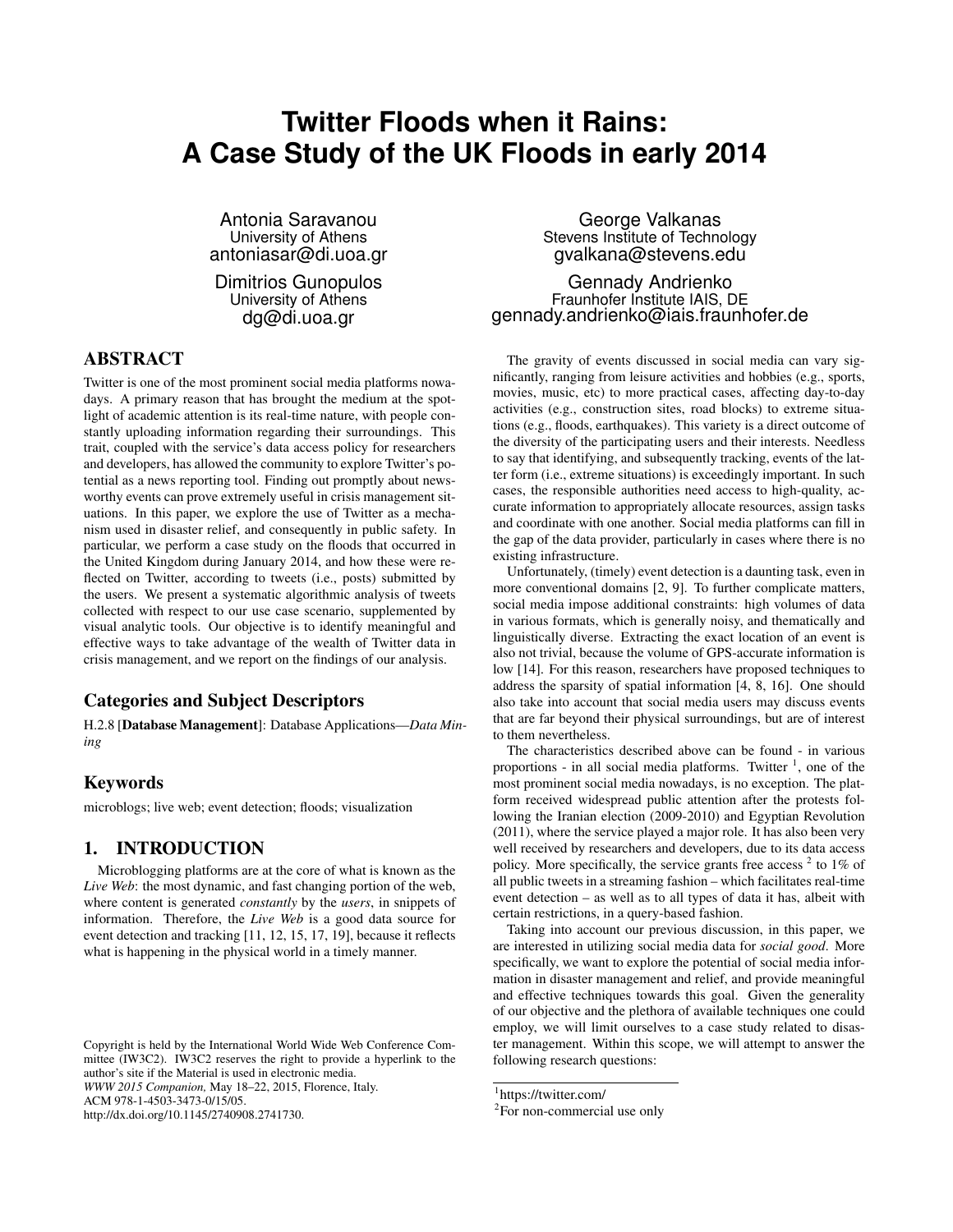- Q1: How can we identify the areas that have been hit the most by an event? Identifying heavily hit areas is a key step in disaster relief. Knowing *where* to dispatch emergency response units is an indispensable piece of information, without which we are unable to provide any help.
- Q2: How effective can we be in identifying these areas? Considering that in disaster management, emergency units are typically confronted with life threatening situations, it is imperative that they have robust and effective techniques to base their decisions on. Coupled with the fact that our primary data source is noisy, it is important to know *in advance* their effectiveness limitations. In principle, we need to evaluate and validate the results that we obtain, preferably in an offline setting, before applying them in real life.
- Q3: Can we identify areas that have been striken by the event in a similar manner? It would be useful to identify areas where the event manifested itself in similar ways. In such cases, emergency response units would be able to apply / transfer techniques that performed well in other regions. Secondly, but equally important, a similar manifestation of an event may be the result of an underlying connection between the two regions that the authorities may need to consider.

Our use case that will help us answer the previous questions is the floods that took place in the United Kingdom during early 2014. We will utilize data harvested from Twitter, focusing on tweets (i.e., posts) that discuss this particular event. By zooming in on such tweets, we are able to monitor the evolution of the event, as it was experienced and portrayed by Twitter users over a 5 day period. We subsequently apply data mining techniques, following a rigorous methodology, aided by appropriate visualization tools. We also evaluate our results using ground truth information provided by external, independent sources, thereby verifying our approach. This will also allow us to make the most sense out of our collected data and suggest meaningful ways to process such information in the case of similar events in the future. Finally, we discuss lessons learned from our engagement in this particular project.

In short, we make the following contributions in this paper:

- a) We perform a case study, utilizing social media data (i.e., tweets) over a 5 day period, regarding the UK floods that took place in early 2014.
- b) We present in detail a rigorous processing methodology, to reach meaningful and tangible results, and to answer our research questions.
- c) We use independently provided ground truth information regarding the same period, to allow us to verify our observations and findings.

The rest of the paper is organized as follows: Section 2 briefly presents related work. Section 3 discusses data collection and cleaning, followed by Section 4. Finally, Section 5 concludes the paper.

# 2. RELATED WORK

The nature of social media data has led to an increased use of the medium for the purposes of event identification. Early works focus on events of specific types e.g. news [13] or political debates and elections. This is typically done by either whitelisting users (e.g., news reporting agencies) or by building on the premise that the topic is inherently polarized, in which case we can monitor the reactions of user communities. Emergency events, such as the ones

we consider here (i.e., floods, fires), are not polarized, rendering such techniques useless. On the other hand, whitelisting will only provide access to the raw data – which we can retrieve through other means as well –, without offering any additional insights.

The most characteristic (and successful) example of event identification through social media information is [12]. This work focuses on earthquakes and its main objective is to accurately extract the location of an earthquake. The authors rely on a manually crafted lexicon to match geotagged tweets related to the event. They propose a model that incorporates established scientific theories on wave propagation, through which they identify the origin of an earthquake. These particular theories, however, do not apply to floods, rendering these techniques inapplicable for our use case.

Type-independent event identification has also been a hot research area recently, to avoid the manual or semi-automatic generation of lexicons [2, 19, 17]. These techniques are more complex than the one we propose in this paper, but their objective is in identification and much less in understanding the spread of information on social media or how an event is portrayed online. Although event identification is clearly the first step to disaster management and relief, we believe that our current analysis may provide additional insights on how to utilize social media information.

Recent research attempts have also put social media to the test for flooding events [7, 3]. Such attempts are usually constrained to a statistical analysis of the collected dataset, e.g., #tweets, #users, hashtag distribution, and secondarily to an analysis related to the flooding event itself, e.g., vicinity of tweets to the event. Even in these cases, the evaluation implies that we have access to high quality sensing devices. Although this does not invalidate the findings of the research works, in practice, it would render social media useless for the purposes of flood disaster management.

The most closely related work regarding flooding events is the one in [5]. The authors use their framework to visually examine spatio-temporal data regarding the floods that took place in Germany in the summer 2013. They focus on streamlining a visual analytics workflow that will assist in detecting significant events, and discuss their hypothesis and findings. On the contrary, in our current work, visualization tools are supplementary, as we focus on a methodology and accompanying techniques that will help us identify heavily stricken areas.

# 3. DATA COLLECTION AND CLEANING

We will start by describing the data we collected to perform our case study. Posts on Twitter, generally known as *tweets*, are short snippets of text, up to 140 characters. Aside from text, they may contain features like (shortened) *hyperlinks*to external sources, *hashtags*, i.e., author-generated tags describe the topic of a tweet (e.g. #sports), *mentions* of other Twitter users, or other data formats, including images and videos.

We used our custom built crawler [18] to collect tweets from the Twitter service, using the Streaming API. The Streaming API returns a sample of all public tweets, as these are posted in the service, granting us access to up-to-date information. Given our interest in the floods that took place in the United Kingdom (UK), we limited ourselves to tweets posted from this particular area. To achieve this, we used a bounding box that covers the entire UK, namely  $[(-13.4139, 49.1621), (1.7690, 60.8547)]^3$ , and used that as a first filter for collecting the data. This way, the sampling policy is applied directly to those posts that, according to the service, have originated from a location within the requested bounds. In

<sup>3</sup>Coordinates in GPS format, obtained from https://www. flickr.com/places/info/23424975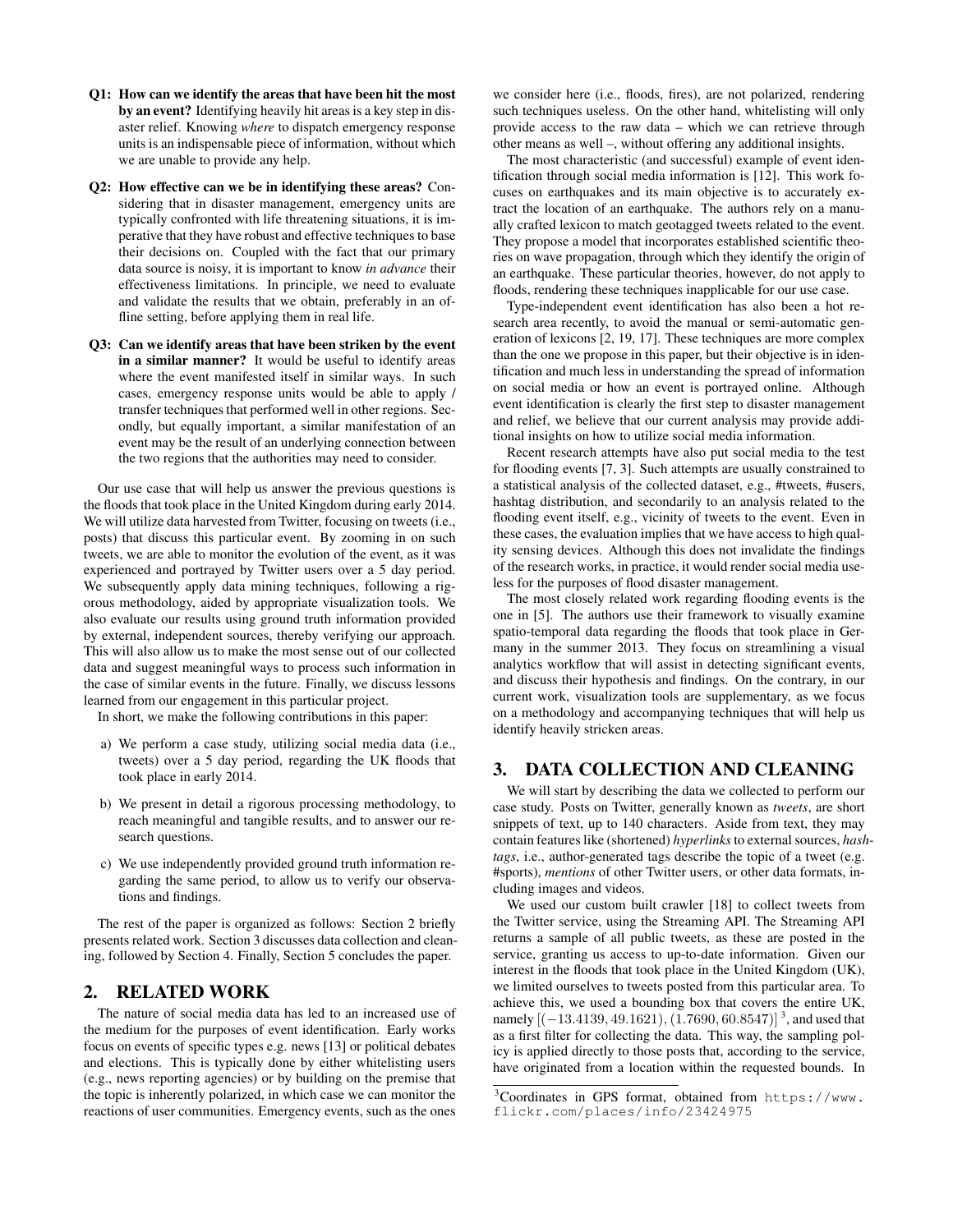some cases, we may receive a tweet that does not have an associated GPS coordinate, because the service has concluded that it falls within the requested bounding box through other means, e.g. the user's profile. We do not consider such tweets during our analysis, because our approach is based on the specific geolocation of a tweet. More information about the bounding box filter is available at https://dev.twitter.com/streaming/ overview/request-parameters.

We applied the data harvesting technique described above for a 5 day period, during early 2014. Once a tweet is received, we store all of its information externally for offline processing. Table 1 summarizes some basic statistics of the collected data. The entire dataset consists of more than 2.3 million geotagged tweets. The first and last days contain about half of the tweets compared to the rest, as our crawl only covered half a day on each of these occasions. The late start was due to starting the crawler as soon as we were informed of the event. We ended the crawl once we saw that the flooding incident had subsided.

Table 1: Dataset Statistics

| <b>Period</b>  | <b>Total #Tweets</b> | <b>#Flood Related Tweets</b> |  |
|----------------|----------------------|------------------------------|--|
| Jan. 13        | 351140               | 2728                         |  |
| <b>Jan. 14</b> | 577151               | 4973                         |  |
| Jan. 15        | 569108               | 4159                         |  |
| Jan. 16        | 578553               | 4994                         |  |
| Jan. 17        | 275358               | 3490                         |  |
| Total          | 2351310              | 20344                        |  |

Extracting flood related tweets. A problem with our original dataset is that it contains tweets that have been filtered only on the grounds of location. However, because of the high diversity of Twitter users and their interests, it is likely that many tweets will be completely unrelated to the event which we are monitoring. For this reason, we need to perform an additional filtering step, to keep only those posts that are related to floods.

To achieve this, we built a custom lexicon, containing tokens related to our event. Note that this is the norm for monitoring events of a particular type in Twitter [11, 13, 12]. We started with a very small *seed set* of 13 related tokens, including "*rain, flood, weather, storm, showers*", etc. We parsed the entire dataset and extracted all of the tokens – excluding mentions, i.e., @*username* – that contain at least one of the seed set keywords as a substring.

Following the methodology described above, we obtained a lexicon with 1546 distinct keywords, much larger in size than the seed set. This lexicon contains the seed keywords in various forms, e.g. *raining*, *floods*, *#ukweather*, etc. However, our approach also yielded a lot of false positives, e.g., *brain*, *train*, etc. We carefully reviewed each keyword and discarded everything that is not related to our use case. The final, cleaned version of our lexicon contains 456 distinct keywords. Although this is a laborious process, it only needs to be performed once.

Table 2 contains the top-10 keywords for the two lexicons: the one that was compiled directly from the collected tweets, and the cleaned version, containing only the keywords related to our event. It is important to note that keywords with a high number of occurrences (as seen from Table 2) are generic enough and are related to the event *type*, not to the particular location. This means that we can use these keywords for the same purpose (flood monitoring) in other locations as well. We make our flood lexicon available to the community for reviewing and use <sup>4</sup>.

Table 2: Lexicon Keywords

|             | <b>Original Lexicon</b><br>(1546 keywords) |            | <b>Flood Lexicon</b><br>(456 keywords) |            |
|-------------|--------------------------------------------|------------|----------------------------------------|------------|
| <b>Rank</b> | Kevword                                    | In #Tweets | <b>Keyword</b>                         | In #Tweets |
|             | rain                                       | 11235      | rain                                   | 11235      |
| 2           | train                                      | 6499       | weather                                | 3331       |
| 3           | training                                   | 4593       | snow                                   | 1006       |
| 4           | weather                                    | 3331       | raining                                | 997        |
| 5           | brain                                      | 1747       | rainbow                                | 419        |
| 6           | trains                                     | 1251       | storm                                  | 333        |
| 7           | snow                                       | 1006       | showers                                | 273        |
| 8           | raining                                    | 997        | rainy                                  | 249        |
| 9           | trainers                                   | 813        | flooding                               | 215        |
| 10          | drained                                    | 435        | flooded                                | 214        |

Having our flood-related lexicon in place, we iterate over the entire collection for a second time. During this step, we select tweets as follows: We tokenize the text of the tweets and keep only those that contain an *exact* match with at least one of the keywords of our flood lexicon. Algorithm 1 presents the pseudocode for selecting the flood related tweets. Given that, at this point, our lexicon contains only flood-related tokens, we expect the majority of the extracted tweets to be discussing the event of our use case, making them safe to use in our subsequent analysis. We say "the majority" because some lexicon keywords may have a slightly altered meaning on occasions. For instance, the expression "*be under the weather*" is most likely unrelated to a flooding event, although it contains the seed keyword "weather". To that end, the authors did a preliminary manual analysis of 1000 randomly selected tweets, that contain at least one keyword from the flood lexicon. This analysis showed that 88.5% of the sample is relevant to the event that we care about.

| Algorithm 1 Selection of Flood-related Tweets                     |  |  |  |  |
|-------------------------------------------------------------------|--|--|--|--|
| <b>Input:</b> Set of tweets $\mathcal{T}$ , Lexicon $\mathcal{L}$ |  |  |  |  |
| <b>Output:</b> Set of flood-related tweets $\mathcal{T}_{fload}$  |  |  |  |  |
| 1: $\mathcal{T}_{flood} \leftarrow \emptyset$ ;                   |  |  |  |  |
| 2: for every tweet $t \in \mathcal{T}$ do                         |  |  |  |  |
| tokens $\leftarrow$ split <i>t.text</i> into tokens;<br>3:        |  |  |  |  |
| <b>for</b> every token $tkn \in tokens$ <b>do</b><br>4:           |  |  |  |  |
| <b>if</b> $\mathcal{L}$ contains( $tkn$ ) then<br>5:              |  |  |  |  |
| 6:<br>Add t to $\mathcal{T}_{flood}$ ;                            |  |  |  |  |
| 7:<br>break:                                                      |  |  |  |  |
| 8: return $\mathcal{T}_{flood}$                                   |  |  |  |  |

# 4. EXPERIMENTS

As we have already pointed out, we are interested in techniques that will provide meaningful insights to our collected data. In particular, we have noted three specific questions that we would like to answer, through our subsequent experimental analysis:

- Q1: How can we identify the areas that have been hit the most by an event?
- Q2: How effective can we be in identifying these areas?
- Q3: Can we identify areas that have been striken by the event in a similar manner?

#### 4.1 Generating monitored regions

The major concern of question  $Q1$  is the identification of the areas that have been hit by the event the most. This type of knowledge

<sup>4</sup>Lexicon available at: http://www.di.uoa.gr/~gvalk/ flood-lexicon.txt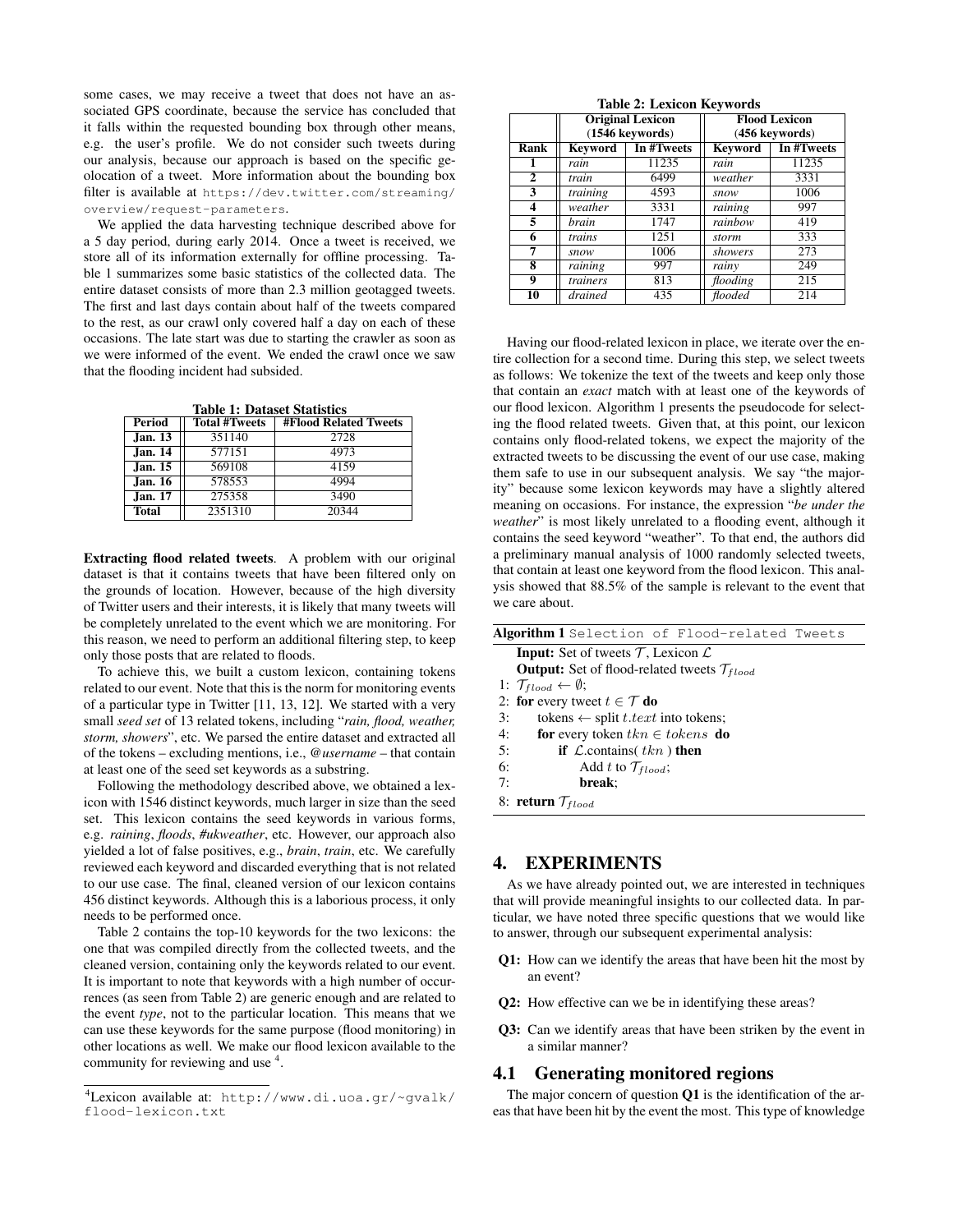

Figure 1: Spatial clusters generated by  $k$ -Means clustering on the entire (2.3M) collection of tweets

is particularly important in disaster management and relief situations, as emergency units need to know *where* their assistance is required. Given that we need to identify *areas* or *regions*, we need to go beyond the GPS coordinates of a single tweet. Therefore, we need to aggregate the geotagged information of our tweets to form these larger areas. For this purpose, we apply  $k$ -Means clustering, which will create k non-overlapping regions, as follows.

We extract the geotagging information from all of the tweets of the *original* dataset. This gives us a little more than 2.3M GPS coordinates in (longitude, latitude) form, covering the entire country (UK). We use the original dataset because it contains a lot more tweets, thus we expect the clusters to better reflect the actual underlying population. The idea is to perform spatial clustering using the GPS coordinates of the tweets, to obtain larger regions where more than a few tweets will be posted from. Before the clustering step, we convert the GPS coordinates to Cartesian ones, using Mercatorian map projections  $[10]$ . This step is necessary for  $k$ -Means to work properly with the  $L_2$  (Euclidean) distance which we used.

A well-known drawback of  $k$ -Means is the selection of an appropriate  $k$  value for the number of clusters. For this reason, we experimented with different k values ( $k = 10, 100, 500, 1000$ ) and report on the results for each case. Although our selection of  $k$  values is far from an exhaustive search, other clustering algorithms, e.g., DBScan [6], require more parameters to tune, making the search space much more difficult to explore and interpret. Alternative approaches, such as Agglomerative Hierarchical Clustering  $[6]$ , would also be difficult to evaluate empirically (see  $Q2$ ), and would still require manual effort in selecting the clusters to evaluate. We acknowledge this limitation of our current study, and leave as future work the study of alternative clustering techniques.

Figure 1a)-d) shows the boundaries of each generated cluster as Voronoi polygons, for the different values of  $k$ , overlayed on top of a UK map<sup>5</sup>. We can clearly see that as we increase the number of clusters  $k$ , we get more splits in the densely populated areas (London, Manchester, Leeds, Glasgow, etc), as opposed to more rural areas. As a result, our current analysis could be seen as a weak proxy for hierarchical clustering, cutting the hierarchical dendrogram at different levels (heights).

## 4.2 Identifying flood-affected areas

In the previous section, we showed how to generate large regions, starting from simple geotagged tweets. We now propose how to identify the areas that were mostly affected by the floods, thereby answering Q1. Towards this goal, we will prioritize the generated regions by their potential of being affected by the flood, and propose 3 schemes to do this. The scheme would practically dictate the order with which emergency response units should attend to each region.

Given that the number of regions to check is quite high (1000 regions at most), the prioritization scheme will also allow us to reduce the evaluation cost. A good prioritization scheme should return highly affected areas first, and less affected areas afterwards. We can then evaluate the top- $n$  regions, as returned by each scheme.

The prioritization approaches one may use for this purpose are:

- By #tweets: This is the simplest scheme and serves as our baseline. The regions are ordered by the number of tweets posted from it, regardless of being flood-related or not.
- By #flood-related tweets: The regions are ordered by the number of flood-related tweets posted from that area.
- By SNR: A potential problem of the previous scheme is that densely populated areas are more likely to have a high number of flood related tweets. We counter this via a Signal-to-Noise Ratio approach. Each region  $r$  is assigned a score

$$
score(r) = \frac{\# \text{flood-related tweets in } r}{\# \text{tweets in } r}
$$

and areas are ordered by their respective score.

## 4.3 Evaluation

To evaluate our results, we use two independent sources as ground truth information. The first source is the monthly hydrological report for January 2014, published by the Centre for Ecology & Hydrology, of the Natural Environment Research Council in the UK, available at http://www.ceh.ac.uk/data/nrfa/nhmp/ hs/pdf/HS\_201401.pdf. The second source was published by UK's National Weather Service, Met Office, and discusses the storms that hit the UK during the period we monitored. That report is available at http://www.metoffice.gov.uk/media/pdf/n/ i/Recent\_Storms\_Briefing\_Final\_07023.pdf.

The evaluation took place as follows. From the  $k$  clusters obtained through  $k$ -Means clustering, we select the top- $n$  ( $n=100$  in our case), ordered by each scheme (#tweets, #flood tweets, SNR). We manually review each of the  $n$  areas, and compare it against the ground truth information that we have. We use a *Likert scale* ([1-5]) to specify the degree up to which an area has been affected

<sup>5</sup>Visualization through Visual Analytics tool [1]. Ireland is included due to the original bounding box that was used.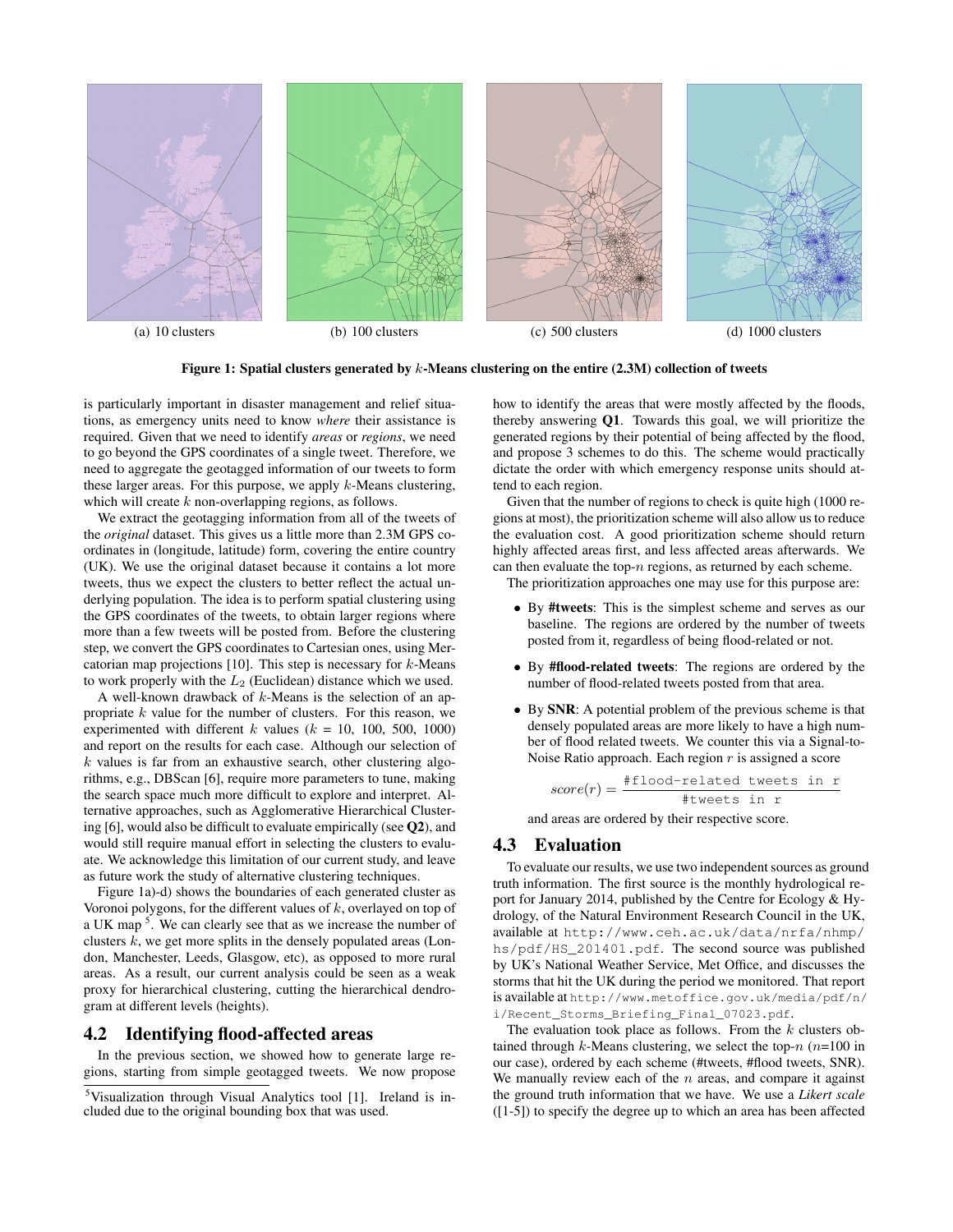

Figure 2: Running average of the normalized Likert scores, of the top-n regions that were selected by each prioritization scheme

by flooding (1="not at all", 5="completely flooded"), and assign a score to each of the top- $n$  areas. The assigned score for each area is normalized in the [0-1] range, to allow for easier comparison. We then compute and report the running average of the scores up to the i-th ranked area, using the formula

$$
value_i = \frac{\sum_{j=1}^{i}\frac{likert\_score(j)}{5}}{i}
$$

where *likert*  $score(j)$  is the likert evaluation for the j-th region.

The result of this evaluation is given in Figure 2. On the x-axis we plot the top- $n$  areas, whereas on the y-axis we plot the running average of percentages, using the above formula. We compare the 3 schemes:  $i)$  by number of tweets in the area (All) and  $ii)$  by number of flood-related tweets (Flood) and iii) by Signal-to-Noise Ratio (SNR).

We observe that for k=100 clusters, the schemes *Flood* and *SNR* behave almost the same, with SNR being slightly better at first. Both techniques perform better than the baseline approach (*All*), but their differences become blurred after the first 50 areas. Looking at Figure 1(b), we see that there is not much detail in the generated regions, even in areas like London, which might explain the minimal differences among the techniques.

When we increase the number of clusters to  $k=500$  or  $k=1000$ , *Flood* and *SNR* clearly outperform the baseline. This shows that the number of social media users in an area is *not* a good proxy for the impact of an event. Counting the number of event-related posts (*Flood*) is a much better approach to identify areas that were hit harder. Nevertheless, Figures 2b)-c) lead us to believe that this technique shares some of the deficiencies of the baseline approach, due to the steep decline early on (around top-15 areas). Unlike the baseline, however, *Flood* improves much faster. On the other hand, *SNR* outperforms both of the other techniques, especially during the top- $n$  areas. The scheme's performance, compared to that of *Flood*, is evidence of our argument that densely populated regions are more likely to have more event-related posts. Therefore, when we account for the number of users in that area, as *SNR* does, we manage to achieve even better performance. More specifically, *SNR* is able to maintain a running average of ∼0.9 for the top-100 areas, never dropping below 0.85, providing us with quantitative data for question Q2.

Another thing to note here is that *Flood* exhibits the same decline during the first top- $n$  regions, regardless of the number of clusters k. This leads us to conclude that this is a result of our collected data, rather than the prioritization scheme. The scale of our current use case does not allow us to dismiss this scheme as ineffective, however, it is clear that there are cases (such as this one) where this scheme may perform poorly. In emergency situations, where lives are at stake, decisions based on poor quality information can prove detrimental. We plan to experiment more with these schemes, and find out whether these properties hold in general.

## 4.4 Temporal Similarities of Affected Regions

One of our final objectives is to identify regions with similar behavior, in the way that the flooding event was perceived by Twitter users. The general implication of such a similarity is that there is an underlying connection, between these areas. This connection could be at the population level, e.g. the users have similar posting patterns when it comes to such events, or could be due to some other variable, e.g., a nearby river, or a problem in the plumbing system of those areas.

For this type of analysis, we start with our set of  $k$  clusters, obtained from k-Means. Each cluster is now a tuple and the output of this analysis will be groups of clusters. Because we are interested in temporal similarities of the regions, the features that we will use will be based on daily information.

We will consider the following sets of features, all of which are now applied to the flood related tweets.

- The number of tweets that were posted each day  $d$  from region r, denoted by  $count_r^d$ .
- The ratio of day  $d$  from region  $r$  is the fraction of tweets posted that day from that region, over all tweets posted from that region for the monitored period. Formally,

$$
ratio_r^d = \frac{count_r^d}{\sum_{\forall d'} count_r^{d'}}
$$

• Speed of day  $d$  is the difference between the ratio of day  $d$ and the preceding one.

$$
speed_r^d = ratio_r^d - ratio_r^{d-1}
$$

The rationale of this feature is to capture abrupt changes, and – hopefully – identify areas that were affected without sufficient notice.

We experimented with various combinations of these features, when performing the second level of clustering. Figures 3a-b) show two such groupings that were the result of clustering the regions using only the speed feature. The x-axis refers to the day  $i$  for which we evaluate  $speed_r^i$ , depicted on the y-axis. Each figure refers to a distinct 2nd level clustering, where we can clearly see the difference in the speeds of the regions. Figure 3c) visualizes the two clusterings on the map. Cluster 1 (in red) contains areas